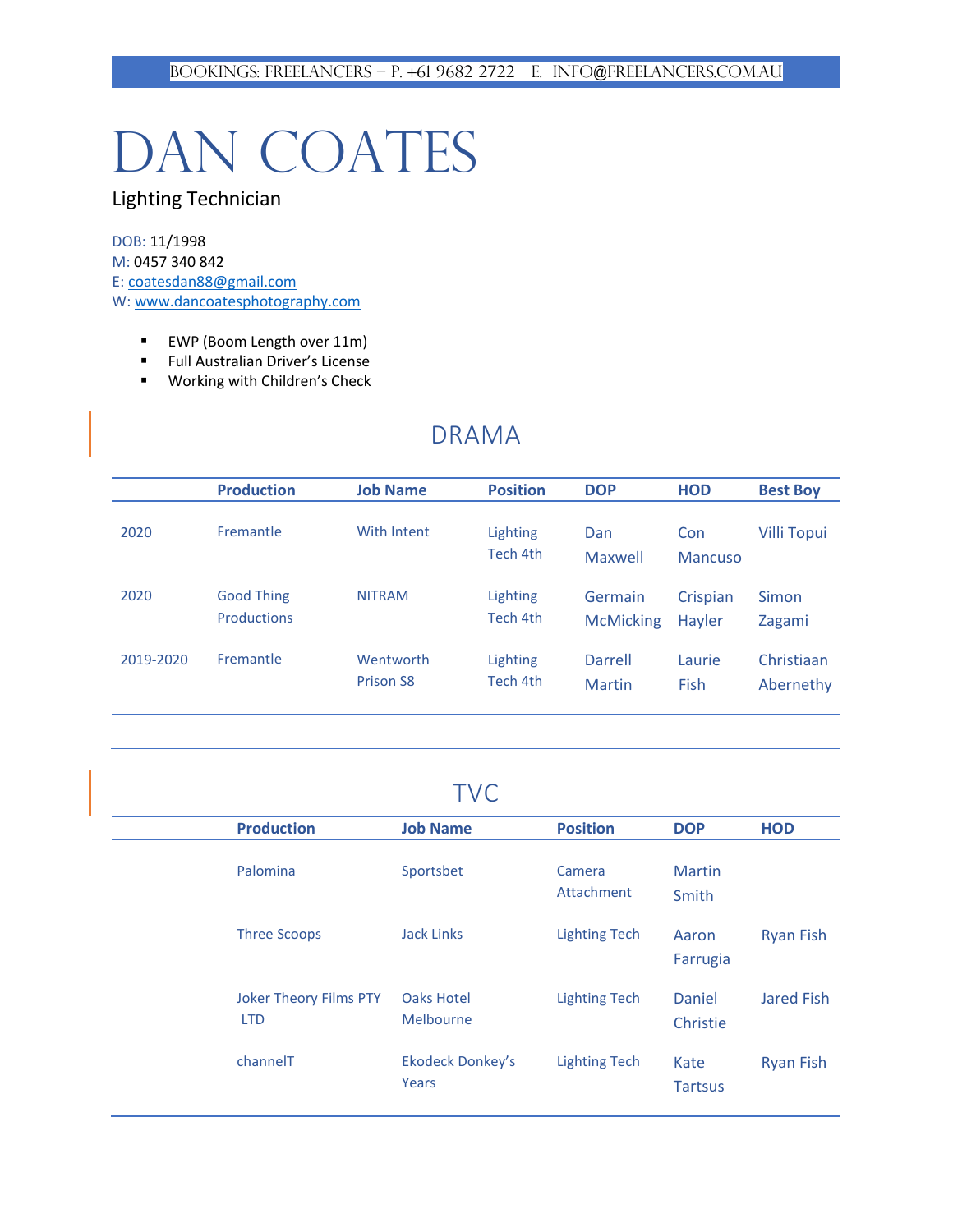#### BOOKINGS: FREELANCERS – P. +61 9682 2722 E. INFO@FREELANCERS.COM.AU

| <b>York Studios</b> | <b>Adriatic Furniture</b> | <b>Lighting Tech</b> | Richard  | <b>Ryan Fish</b> |
|---------------------|---------------------------|----------------------|----------|------------------|
|                     |                           |                      | Oldfield |                  |

## SHORT FILMS

|      | <b>Production</b>                                       | <b>Job Name</b>                      | <b>Position</b>         | <b>DOP</b>                             | <b>HOD</b>            |
|------|---------------------------------------------------------|--------------------------------------|-------------------------|----------------------------------------|-----------------------|
| 2019 | <b>Renegade Films PTY</b><br><b>LTD</b>                 | Lee Ping                             | <b>Lighting Tech</b>    | <b>Katie</b><br>Milwright              | <b>Jared Fish</b>     |
| 2019 | <b>Deakin University</b><br><b>Honours Student Film</b> | <b>Esports</b>                       | Gaffer                  | Grace<br>O'brien                       |                       |
| 2019 | <b>Deakin University</b><br><b>Honours Student Film</b> | <b>Genesis</b>                       | Gaffer                  | Gabriella<br><b>Astiti</b><br>Harsanti |                       |
| 2019 | <b>Deakin University</b><br><b>Student Documentary</b>  | Worth It                             | <b>DOP</b>              | Dan<br>Coates                          |                       |
| 2019 | <b>Deakin University</b><br><b>Student Film</b>         | End of the Line                      | <b>DOP</b>              | Dan<br>Coates                          |                       |
| 2019 | <b>Deakin University</b><br><b>Student Film</b>         | <b>Life Party</b>                    | Lighting<br>Assistant   | Nathaniel<br><b>Siric</b>              | Grace<br>O'brien      |
| 2019 | <b>Independent Short</b><br>Film                        | An Inconvenient<br><b>Strewth</b>    | <b>DOP</b>              | Dan Coates &<br>Grace O'Brien          |                       |
| 2019 | <b>Allemand Productions</b>                             | Lovesick                             | 1 <sup>st</sup> AC      | Danny<br><b>Field</b>                  | Danny<br><b>Field</b> |
| 2019 | <b>Independent Short</b><br>Film                        | <b>The Skipping</b><br>Marmaduke Inn | Production<br>Assistant | Stephen<br>Loats                       |                       |
| 2018 | <b>Deakin University</b><br><b>Honours Student Film</b> | Recrudescence                        | Production<br>Assistant | <b>Ben</b><br><b>Bellette</b>          |                       |
| 2018 | <b>Deakin University</b><br><b>Honours Student Film</b> | Lads for Life                        | Production<br>Assistant | Gerard<br><b>Thomas</b>                |                       |